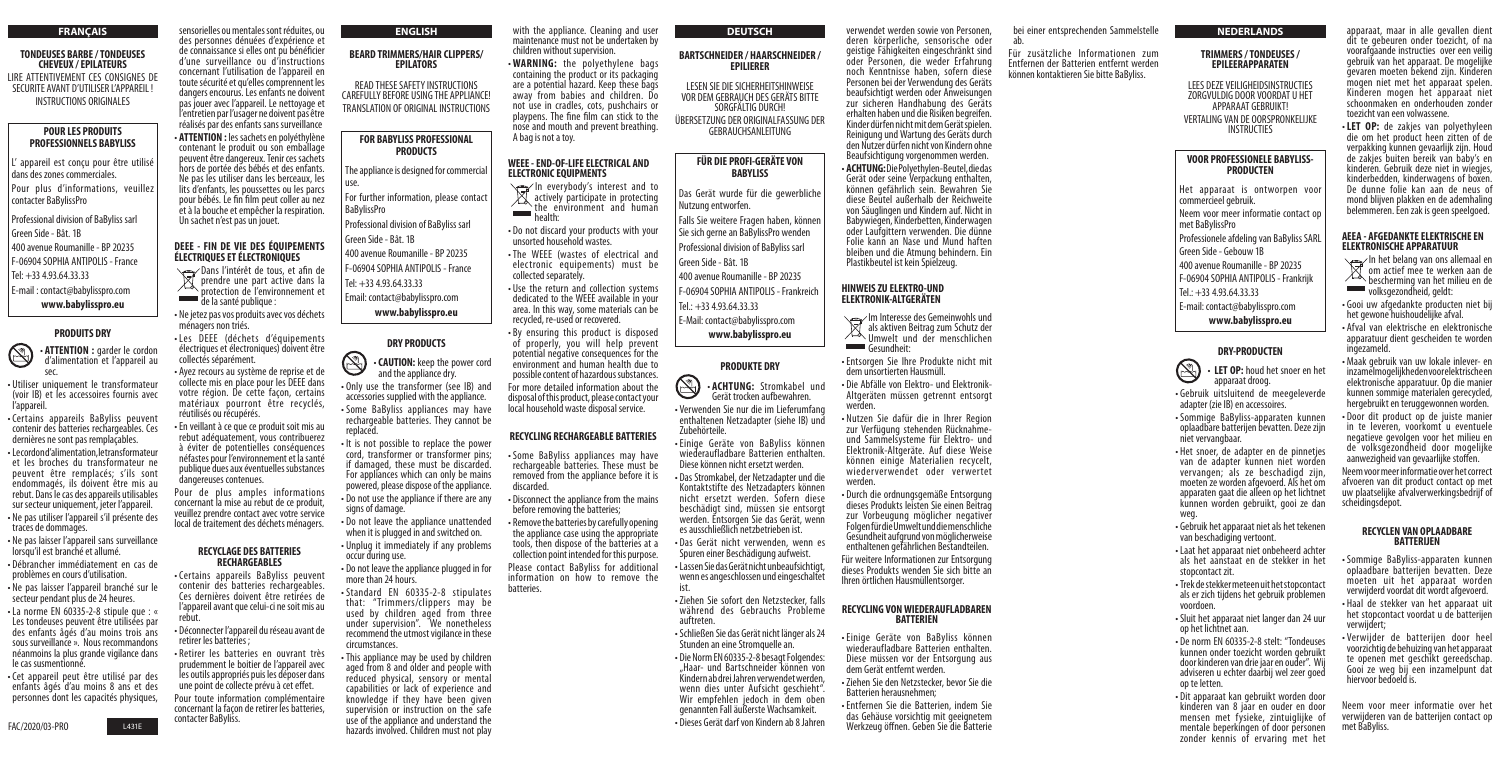privi delle necessarie esperienze e conoscenze, qualora siano sorvegliati o siano stati istruiti riguardo l'utilizzo in sicurezza dell'apparecchio e qualora ne comprendano i relativi pericoli. I bambini non devono giocare con l'apparecchio. La pulizia e la manutenzione dell'apparecchio da parte dell'utente non devono essere eseguite da bambini incustoditi.

• **ATTENZIONE:** i sacchetti in polietilene che contengono il prodotto o il suo imballaggio possono essere pericolosi. Conservare i sacchetti lontano dalla portata di bambini e neonati. Non utilizzarli in culle, lettini, passeggini o box per bambini. La pellicola sottile può aderire a naso e bocca e impedire la respirazione. Il sacchetto non è un giocattolo.

# **RAEE – APPARECCHIATURE ELETTRICHE ED ELETTRONICHE A FINE VITA"**

- Nell'interesse generale e per  $X$  partecipare attivamente alla tutela dell'ambiente e della salute umana:
- Non smaltire questi prodotti con i rifiuti domestici indifferenziati.
- I RAEE (rifiuti delle apparecchiature elettriche ed elettroniche) devono essere raccolti separatamente.
- Utilizzare i sistemi di recupero e raccolta specifici per i RAEE messi a disposizione nel proprio comune. Così facendo, alcuni materiali potranno essere riciclati, riutilizzati o recuperati.
- •Smaltendo il prodotto correttamente, si contribuisce a prevenire potenziali conseguenze negative sull'ambiente e sulla salute umana, a causa del possibile contenuto di sostanze pericolose.

Per maggiori informazioni sullo smaltimento di questo prodotto, contattare il servizio di smaltimento rifiuti del proprio comune.

#### **RICICLAGGIO DELLE BATTERIE RICARICABILI**

- En interés de todos y para participar activamente en la protección del  $\sqrt{\phantom{a}}$  medio ambiente v de la salud **humana:**
- No se deshaga de estos productos junto con la basura doméstica sin clasificar.
- •Los RAEE (residuos de aparatos eléctricos y electrónicos) deben recogerse de forma selectiva.
- Utilice los sistemas de recogida selectiva dedicados a los RAEE disponibles en su zona. De esta manera, algunos materiales podrán ser reciclados, reutilizados o recuperados.
- Al reciclar este aparato de forma adecuada, ayudará a prevenir las posibles consecuencias negativas para el medio ambiente y la salud humana derivadas de los productos nocivos que pudiera contener Para obtener información más detallada sobre el reciclaje de este producto, póngase en contacto con su ayuntamiento o con el servicio de eliminación de residuos domésticos que corresponda a su domicilio.

- Alcuni apparecchi BaByliss possono contenere batterie ricaricabili, che devono essere tolte dall'apparecchio prima che questo venga smaltito.
- Staccare l'apparecchio dalla rete elettrica prima di togliere le batterie.
- Togliere le batterie aprendo con molta cautela l'apparecchio usando strumenti appropriati, quindi smaltirle presso un apposito centro di raccolta.
- Per ulteriori informazioni su come estrarre le batterie, contattare BaByliss.

para utilizar el aparato con total seguridad y que comprendan claramente los peligros inherentes a la utilización del aparato. Los niños no deben jugar con el aparato. Los niños no podrán limpiar ni realizar tareas de mantenimiento en el aparato sin supervisión.

• **ATENCIÓN:** las bolsas de polietileno que contienen el producto o su embalaje pueden ser peligrosas. Mantenga estas bolsas fuera del alcance de los bebés y los niños. No las utilice en cunas, camas de niños, cochecitos o parques de bebé. La delgada película puede quedarse pegada en la nariz y la boca, e impedir la respiración. Una bolsa no es un juguete.

# **RAEE - RESIDUOS DE APARATOS ELÉCTRICOS Y ELECTRÓNICOS**

Per maggiori informazioni contattare **BaBylissPro** 

#### **RECICLAJE DE LAS BATERÍAS RECARGABLES**

- Algunos aparatos de BaByliss pueden contener baterías recargables. Estas deben retirarse del aparato antes de su eliminación.
- Desconecte el aparato de la red eléctrica antes de retirar la batería.
- Retire la batería abriendo con mucho cuidado la carcasa del aparato con las herramientas adecuadas y deposítela en un punto de recogida previsto a tal efecto. Para cualquier información sobre el modo de extraer las baterías, póngase en contacto con BaByliss.

Para más información, contacte con **BaBylissPro** 

de vigilância ou tenham recebido instruções sobre a utilização do aparelho em segurança e que percebam os riscos associados. As crianças não devem brincar com o aparelho. A limpeza e manutenção pelo utilizador não devem ser efetuadas

por crianças sem vigilância.

• **ATENÇÃO:** os sacos em polietileno contendo o produto ou a sua embalagem podem ser perigosos. Mantenha esses sacos fora do alcance dos bebés e das crianças. Não use em berços, camas de criança, carrinhos nem parques para bebés. A película fina pode colar-se ao nariz e à boca e impedir a respiração. Um

saco de plástico não é um brinquedo. **REEE – RESÍDUOS DE EQUIPAMENTOS ELÉCTRICOS E ELECTRÓNICOS NO FINAL** 

- **ATENCIÓN:** guarde el cable y el<br>aparato en un lugar seco. • Utilice solo el transformador (véase IB) y los
- accesorios suministrados con el aparato. • Algunos aparatos de BaByliss pueden
- contener baterías recargables. Estas baterías no se pueden sustitir.
- El cable de alimentación, el transformador y las clavijas del transformador no se pueden sustituir; si están deteriorados deshágase de ellos. Si se trata de aparatos que solo se emplean conectados a la red, deshágase del aparato.
- No use el aparato si presenta señales de deterioro.
- No deje el aparato sin supervisión mientras esté enchufado y encendido.
- Desenchufe el aparato inmediatamente si observa problemas durante su uso.
- No deje el aparato conectado a la red eléctrica durante más de 24 horas.
- La norma EN 60335-2-8 dispone que: «Los cortapelos pueden ser usados por niños a partir de los tres años con supervisión». No obstante, se recomienda la máxima vigilancia en el caso mencionado.
- Este aparato puede ser utilizado por niños a partir de los 8 años, y por personas con facultades físicas, sensoriales o mentales reducidas, o bien por personas que no tengan experiencia o conocimientos suficientes, siempre que estén bajo supervisión o que hayan recibido las instrucciones necesarias

**DA SUA VIDA ÚTIL** No interesse de todos e de modo a participar activamente no esforço colectivo de protecção do ambiente  $\mathcal{L}^{\text{max}}$ e da saúde humana:

Para obter mais informações, contacte a BaByliss Pro

- Não elimine os produtos nos resíduos urbanos não triados.
- Os REEE (resíduos de equipamentos eléctricos e electrónicos) devem ser recolhidos selectivamente.
- Recorra aos sistemas de recolha e retoma dos REEE disponíveis na sua área. Deste modo, alguns materiais podem ser reciclados ou valorizados.
- Ao assegurar que este produto é correctamente eliminado, estará a contribuir para prevenir potenciais consequências negativas para o ambiente e para a saúde humana devido ao teor de substâncias nocivas presentes na sua constituição.

Para obter informações mais detalhadas sobre a reciclagem deste produto, contacte os serviços de recolha de resíduos urbanos da área onde reside.

#### **RECICLAGEM DAS BATERIAS RECARREGÁVEIS**

- Alguns aparelhos da BaByliss podem conter baterias recarregáveis. Retire-as do aparelho antes de o eliminar.
- Desligue o aparelho da alimentação antes de retirar as baterias.
- Retire as baterias abrindo, com muito cuidado, o respetivo compartimento com as ferramentas adequadas e depois deposite num ponto de recolha adequado para o efeito.

Para obter todas as informações complementares sobre o modo de remoção das baterias, contacte a BaByliss.

#### **ITALIANO**

#### **REGOLABARBA/ TAGLIACAPELLI/ EPILATORI**

LEGGERE ATTENTAMENTE LE PRESENTI ISTRUZIONI DI SICUREZZA PRIMA DI UTILIZZARE L'APPARECCHIO! TRADUZIONE DELLE ISTRUZIONI ORIGINALI

# **PER I PRODOTTI PROFESSIONALI BABYLISS**

L'apparecchio è progettato per essere utilizzato in zone commerciali.

Divisione professionale di BaByliss sarl

Green Side - Bât. 1B

400 avenue Roumanille - BP 20235

F-06904 SOPHIA ANTIPOLIS - France

Tel: +33 4.93.64.33.33

S

E-mail : contact@babylisspro.com **www.babylisspro.eu**

### **PRODOTTI DRY**

• **ATTENZIONE:** mantenere l'apparecchio e il cavo di alimentazione all'asciutto.

- Da det er i alles interesse og for  $\chi^2$  aktivt at deltage i beskyttelsen af miljøet og menneskers sundhed:
- Bortskaf ikke dine produkter med dit usorterede husholdningsaffald.
- WEEE (affald af elektrisk og elektronisk udstyr) skal indsamles separat.
- Brug retur- og indsamlingssystemerne dedikeret til WEEE, der er tilgængelige i dit område På denne måde kan nogle materialer genbruges, genanvendes eller genvindes.
- Ved at sikre, at dette produkt bortskaffes korrekt, hjælper du med at forhindre potentielle negative konsekvenser for miljøet og menneskers sundhed på grund af potentielt indhold af farlige stoffer.
- Utilizzare unicamente il trasformatore (vedere IB) e gli accessori forniti con l'apparecchio.
- Alcuni apparecchi BaByliss possono contenere batterie ricaricabili, che non sono sostituibili.
- Cavo di alimentazione, trasformatore e spinotti del trasformatore non possono essere sostituiti. Se danneggiati, devono essere smaltiti. In caso di apparecchi utilizzabili unicamente con attacco alla rete elettrica, smaltire l'apparecchio.
- Non usare l'apparecchio se presenta danni apparenti.
- Non lasciare l'apparecchio incustodito se attaccato alla rete elettrica e acceso.
- Staccare immediatamente dalla rete elettrica in caso di problemi durante l'utilizzo.
- Non lasciare l'apparecchio attaccato alla rete elettrica per oltre 24 ore.
- In base alla norma EN 60335-2-8: «I rasoi tagliacapelli possono essere utilizzati da bambini di almeno tre anni di età, sotto sorveglianza». Consigliamo, tuttavia, la massima vigilanza nel caso sopra citato.
- Questo apparecchio può essere utilizzato da bambini di almeno 8 anni di età e da persone con capacità fisiche, sensoriali o mentali ridotte, o da soggetti

**ESPAÑOL**

#### **CORTAPELOS PARA CABELLO Y BARBA / DEPILADORAS**

¡LEA ATENTAMENTE ESTAS CONSIGNAS DE SEGURIDAD ANTES DE UTILIZAR EL APARATO!

TRADUCCIÓN DE LAS INSTRUCCIONES ORIGINALES

# **PARA LOS PRODUCTOS PROFESIONALES BABYLISS**

El aparato está concebido para su uso en entornos comerciales.

Professional division of BaByliss sarl

Green Side - Bât. 1B

- 400 avenue Roumanille BP 20235
- F-06904 SOPHIA ANTIPOLIS Francia

Tel.: +33 4.93.64.33.33

E-mail: contact@babylisspro.com **www.babylisspro.eu**

# **PRODUCTOS DRY**



#### **PORTUGUÊS**

#### **APARADOR DE BARBA / APARADOR DE CABELO / DEPILADORAS**

LEIA ATENTAMENTE AS INSTRUÇÕES DE SEGURANÇA ANTES DE UTILIZAR O APARELHO!

TRADUÇÃO DAS INSTRUÇÕES ORIGINAIS

# **PARA OS PRODUTOS PROFISSIONAIS DA BABYLISS**

O aparelho foi concebido para ser utilizado em estabelecimentos comerciais.

Professional division of BaByliss sarl

Green Side - Bât. 1B

400 avenue Roumanille - BP 20235

F-06904 SOPHIA ANTIPOLIS - França

Tel.: +33 4.93.64.33.33

E-mail: contact@babylisspro.com

# **www.babylisspro.eu**

### **PRODUTOS DRY**



• **ATENÇÃO:** mantenha o cabo de alimentação e o aparelho secos.

- Utilize apenas o transformador (ver IB) e os acessórios fornecidos com o aparelho.
- Alguns aparelhos da BaByliss podem conter baterias recarregáveis. As baterias não são substituíveis.
- O cabo de alimentação, o transformador e respetivos pinos não podem ser substituídos; se se estragarem devem ser eliminados. No caso de aparelhos apenas utilizáveis ligados à corrente, elimine o aparelho.
- Não use o aparelho se apresentar sinais visíveis de danos.
- Não deixe o aparelho sem vigilância quando estiver ligado à tomada e sob tensão.
- Desligue imediatamente em caso de problemas durante a utilização.
- Não deixe o aparelho ligado à tomada durante mais de 24 horas.
- A norma EN 60335-2-8 estabelece: «Os aparadores de cabelo podem ser usados por crianças de, pelo menos, três anos, sob supervisão.» No entanto, recomenda-se a máxima vigilância no caso supracitado.
- Este aparelho pode ser utilizado por crianças com idades a partir dos 8 anos e por pessoas com capacidades físicas, sensoriais ou mentais reduzidas, ou por pessoas sem experiência ou conhecimento, desde que sejam alvo

#### **DANSK**

# **BARBERMASKINER / HÅRKLIPPERE / HÅRFJERNERE**

LÆS DISSE SIKKERHEDSFORSKRIFTER OPMÆRKSOMT, FØR APPARATET BRUGES!

> OVERSÆTTELSE AF ORIGINALE INSTRUKTIONER

# **PROFESSIONELLE BABYLISS-PRODUKTER**

Apparatet er beregnet til at bruges i professionelle sammenhænge.

For yderligere oplysninger, kontakt venligst BaBylissPro

Professional division of BaByliss sarl

Green Side - Bât. 1B

400 avenue Roumanille - BP 20235

F-06904 SOPHIA ANTIPOLIS - Frankrig

Tlf. +33 4.93.64.33.33

E-mail: contact@babylisspro.com **www.babylisspro.eu**

# **DRY-PRODUKTER**



- Brug kun transformatoren (se brugervejledningen) og det medfølgende tilbehør.
- Nogle BaByliss-enheder kan indeholde genopladelige batterier. Disse sidstnævnte kan ikke udskiftes.
- Strømkablet, transformatoren og transformatorstikkene kan ikke udskiftes; hvis de er beskadiget, skal de bortskaffes. Hvis det drejer sig om apparater, der kun kan bruges via lysnettet, skal du kassere enheden.
- Brug ikke apparatet, hvis det viser tegn på skade.
- Efterlad ikke apparatet uden opsyn, når det er tilsluttet og tændt.
- Afbryd straks strømmen i tilfælde af problemer under brug.
- Lad ikke apparatet være tilsluttet til lysnettet i mere end 24 timer.
- EN 60335-2-8-normen fastlægger at: "Barbermaskiner kan bruges af børn mindst på tre år under opsyn». Vi anbefaler alligevel den største opmærksomhed i ovennævnte sag.
- Apparatet kan anvendes af børn fra 8 år og opefter og af personer med nedsatte fysiske, sensoriske eller mentale egenskaber, eller af personer, der mangler

erfaring og viden, hvis de overvåges eller er blevet vejledt i apparatets anvendelse forinden, og hvis de forstår de dermed forbundne risici. Børn må ikke lege med apparatet. Brugerens rengøring og vedligeholdelse af apparatet må ikke foretages af børn uden overvågning.

• **BEMÆRK:** Polyethylenposerne, der indeholder produktet, eller emballagen kan være farlige. Opbevar venligst poserne uden for babyers og børns rækkevidde. Anvend dem ikke i vugger, børnesenge, klapvogne eller kravlegårde. Den tynde hinde kan klistre sig til næsen og munden og forhindre vejrtrækningen. Denne pose er ikke et legetøj.

# **WEEE - UDTJENT ELEKTRISK OG ELEKTRONISK UDSTYR**

For mere detaljeret information om bortskaffelse af dette produkt, bedes du kontakte din lokale bortskaffelsestjeneste.

#### **GENANVENDELSE AF GENOPLADELIGE BATTERIER**

- Nogle BaByliss-enheder kan indeholde genopladelige batterier. Disse skal fjernes fra apparatet, inden dette kasseres.
- Tag stikket ud af stikkontakten, inden batterierne fjernes;
- Åbn forsigtigt batterirummet med passende værktøj og tag batterierne ud og aflever dem på din lokale genbrugsplads.

For yderligere information om, hvordan du fjerner batterierne, skal du kontakte BaByliss.

#### **SVENSKA**

# **SKÄGGTRIMMERS/HÅRTRIMMERS/ HÅRBORTTAGARE**

LÄS SÄKERHETSFÖRESKRIFTERNA NOGA INNAN DU ANVÄNDER APPARATEN!

ÖVERSÄTTNING AV DE URSPRUNGLIGA ANVISNINGARNA

# **FÖR PRODUKTER FÖR PROFESSIONELLT BRUK FRÅN BABYLISS**

Apparaten är utformad för användning i kommersiella verksamheter.

Kontakta BaBylissPro för ytterligare information

Professional division of BaByliss sarl

Green Side - Bât. 1B

400 avenue Roumanille - BP 20235

F-06904 SOPHIA ANTIPOLIS – Frankrike

Tfn: +33 4.93.64.33.33

E-post: contact@babylisspro.com **www.babylisspro.eu**

#### **"DRY"-PRODUKTER**

- - **VARNING:** Förvara strömsladden och apparaten torrt
- Använd endast medföljande adapter (se bruksanvisningen) och tillbehör.
- Vissa apparater från BaByliss kan innehålla laddningsbara batterier. Dessa kan inte bytas ut.
- Strömsladden, adaptern och piggarna på adaptern kan inte bytas ut. Om de skadas måste de slängas. Apparater som endast kan användas uppkopplade mot elnätet ska slängas.
- Använd inte apparaten om den bär spår av skador.
- Lämna inte apparaten utan uppsikt med när den är ansluten till vägguttaget och igång.
- Dra omedelbart ur sladden i händelse av problem under användningen.
- Låt aldrig apparaten vara ansluten till elnätet längre än 24 timmar.
- I standarden EN 60335-2-8 föreskrivs följande: "Hårklippningsapparater kan användas av barn på minst tre år eller äldre om detta sker under övervakning." Vi rekommenderar dock att största möjliga vaksamhet iakttas i ovannämnda fall.
- Denna apparat kan användas av barn i åldern 8 år och äldre samt av personer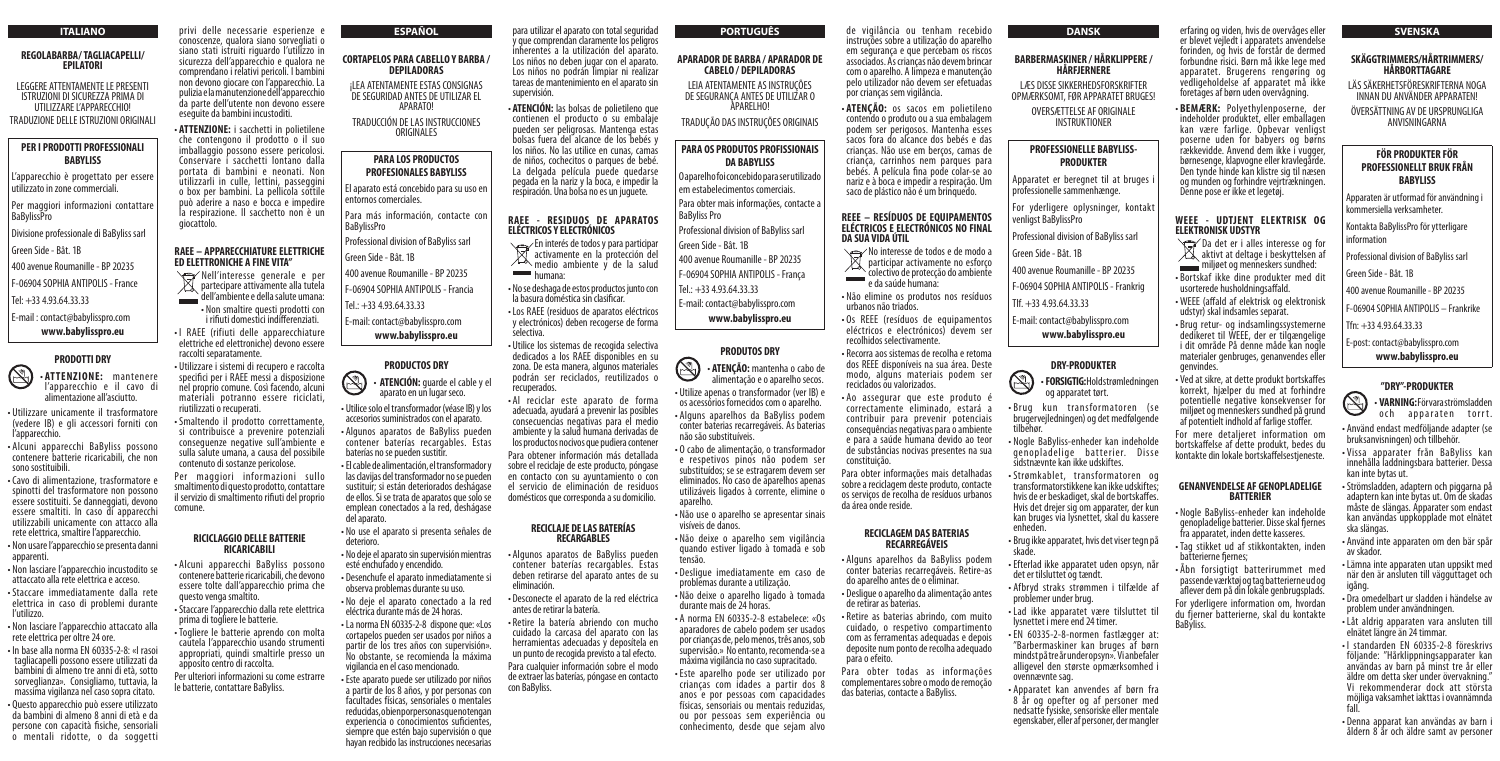med nedsatt fysisk, sensorisk eller psykisk förmåga, eller av personer som saknar erfarenhet och kunskap, om detta sker under övervakning eller efter att instruktioner har givits gällande säker användning av apparaten och personen förstår riskerna det medför. Låt inte barn leka med apparaten. Kundens rengöring och underhåll av apparaten får inte utföras av barn utan övervakning.

I allas intresse och för att aktivt **bidra till att skydda miljön och** människors hälsa:

• **VARNING:** De polyetenpåsar som produkten levereras i eller dess emballage kan vara farliga. Håll påsarna utom räckhåll för barn. Får ej användas i vaggor, barnsängar, sittvagnar eller lekhagar. Den tunna filmen kan fastna vid näsa och mun och försvåra andningen. En påse är ingen leksak.

#### **WEEE – UTTJÄNT ELEKTRISK OCH ELEKTRONISK UTRUSTNING**

- Släng inte produkterna tillsammans med osorterat hushållsavfall.
- WEEE (avfall som utgörs av eller innehåller elektrisk och elektronisk utrustning) måste samlas in separat.
- Använd de retur- och insamlingssystem för WEEE som finns tillgängliga i ditt område. På så sätt kan vissa material återvinnas, återanvändas eller materialutnyttjas.
- Genom att säkerställa att denna produkt bortskaffas på rätt sätt bidrar du till att förhindra eventuella negativa konsekvenser för miljön och människors hälsa eftersom produkten kan innehålla farliga ämnen.

**· HUOMIO:** tuote on pakattu polyeteenipusseihin, jotka saattavat olla vaarallisia. Pidä pussit poissa vauvojen ja lasten ulottuvilta. Niitä ei saa käyttää kehdoissa, lastensängyissä, rattaissa eikä vauvojen leikkikehissä. Ohut kalvo voi tarttua nenään ja suuhun ja estää lasta hengittämästä. Pussi ei ole leikkikalu.

Toimi kaikkien edun nimissä ja ympäristön sekä ihmisten  $\check{\ }$ terveyden suojelemiseksi seuraavasti:

För mer detaljerad information om bortskaffande av denna produkt, kontakta din lokala tjänst för hantering av hushållsavfall.

#### **ÅTERVINNING AV LADDNINGSBARA BATTERIER**

- Vissa apparater från BaByliss kan innehålla laddningsbara batterier. Dessa måste avlägsnas från apparaten innan den skrotas.
- Dra ur apparaten från vägguttaget innan du tar bort batterierna.
- Ta bort batterierna genom att försiktigt öppna apparatens hölje med lämpliga verktyg och sedan slänga dem på en insamlingsplats avsedd för detta ändamål.

Jos tarvitset lisätietoja akkujen poistamisesta, ota yhteyttä BaBylissiin.

Kontakta BaByliss för all ytterligare information om hur du tar bort batterierna.

FAC/2020/03-PRO L431E1

For mer informasjon, vennligst kontakt **BaBylissPro** 

etukäteen annettujen laitteen turvallista käyttöä koskevien ohjeiden avulla, ja jos he ymmärtävät laitteen käytöstä aiheutuvat vaarat. Lapset eivät saa leikkiä laitteella. Lapset eivät saa puhdistaa tai huoltaa laitetta ilman valvontaa.

S • **ADVARSEL:** Hold strømledningen og apparatet tørt.

#### **SÄHKÖ- JA ELEKTRONIIKKALAITEROMU - ELINKAAREN LOPPUVAIHEESSA OLEVAT SÄHKÖ- JA ELEKTRONIIKKALAITTEET**

• ADVARSEL: emballasjen eller plastposene som inneholder produktet kan være farlige. Posene må oppbevares utilgjengelig for barn og spedbarn. Må ikke brukes i vugger, barnesenger, vogner eller lekegrinder. Den tynne filmen kan festes over nese og munn og hindre åndedrett. En pose er ikke en leke.

- Älä hävitä tuotteita lajittelemattoman kotitalousjätteen mukana.
- Sähkö- ja elektroniikkalaiteromu on kerättävä erikseen.
- Käytä alueellasi saatavilla olevia sähköja elektroniikkalaiteromun palautus- ja keräysjärjestelmiä. Näin jotkin materiaalit voidaan kierrättää, käyttää uudelleen tai kerätä talteen.
- Varmistamalla, että tämä tuote hävitetään asianmukaisesti, autat ehkäisemään kielteisiä vaikutuksia ympäristölle ja ihmisten terveydelle, joita laitteiden mahdollisesti sisältämät vaaralliset aineet saattavat aiheuttaa.

Tarkempia tietoja tämän tuotteen hävittämisestä saadaan ottamalla yhteyttä paikalliseen kotitalousjätteiden hävityspalveluun.

# **LADATTAVIEN AKKUJEN KIERRÄTYS**

- Jotkin BaByliss-laitteet voivat sisältää ladattavia akkuja. Ne on poistettava laitteesta ennen kuin laite poistetaan käytöstä ja hävitetään.
- Kytke laite irti verkkovirrasta ennen kuin poistat akut.
- Poista akut avaamalla lait teen runko varovaisesti asianmukaisilla työkaluilla. Vie akut niille tarkoitettuun keräyspisteeseen.

# **NORSK**

# **SKJEGGTRIMMERE / HÅRKLIPPERE / EPILATORER**

LES NØYE GJENNOM FØLGENDE SIKKERHETSINSTRUKSJONER FØR DU BRUKER APPARATET! OVERSETTELSE AV ORIGINALE INSTRUKSJONER

# **FOR BABYLISS' PROFESJONELLE PRODUKTER**

• Χρησιμοποιείτε αποκλειστικά τον μετασχηματιστή (βλ. την παρούσα) και τα εξαρτήματα που παρέχονται με τη συσκευή. • Ορισμένες συσκευές BaByliss μπορεί να περιέχουν επαναφορτιζόμενες μπαταρίες. Αυτές οι μπαταρίες δεν μπορούν να

Apparatet er laget for bruk i kommersielle områder.

Professional division of BaByliss sarl Green Side - Bât. 1B

400 avenue Roumanille - BP 20235 F-06904 SOPHIA ANTIPOLIS - Frankrike

Tlf: +33 493 64 33 33

E-post: contact@babylisspro.com **www.babylisspro.eu**

# **PRODUKTER I DRY-SERIEN**

- Bruk bare transformatoren (se brukerveiledningen) og tilbehør som følger med apparatet.
- Enkelte BaByliss apparater kan inneholde oppladbare batterier. Disse kan ikke byttes ut.
- Strømledningen, transformatoren og transformatorpinnene kan ikke byttes ut; hvis de blir skadet, må de kastes. I tilfeller der apparater kun er brukbare ved tilkobling til strøm, kast apparatet.
- Ikke bruk apparatet hvis det viser noen tegn på skader.
- Ikke la apparatet være uten oppsyn når det er tilkoblet og påslått.
- Koble fra umiddelbart dersom det oppstår problemer under bruk.
- Ikke la apparatet være koblet til strømmen i mer enn 24 timer.
- Standarden EN 60335-2-8 stipuler at: « Klipperne kan brukes av barn over tre år under oppsyn ». Vi anbefaler imidlertid den største årvåkenhet i det ovennevnte tilfellet.
- Dette apparatet kan brukes av barn over åtte år og mennesker med reduserte fysiske, sensoriske eller mentale evner, eller mangel på erfaring og kunnskaper, dersom de er under tilsyn eller har fått instruksjon om bruken av apparatet på en sikker måte, og dersom de forstår

farene forbundet med bruken. Barn må ikke leke med apparatet. Rengjøring og vedlikehold av apparatet må ikke gjøres av barn uten tilsyn

#### **WEEE-DIREKTIVET – AVFALLSHÅNDTERING AV ELEKTRISK OG ELEKTRONISK UTSTYR**

- I alles interesse og for å aktivt delta **i** å beskytte miljøet og menneskers  $\sum$  helse:
- Ikke kast produkter sammen med usortert husholdningsavfall.
- WEEE (avfall fra elektrisk og elektronisk utstyr) må samles inn separat.
- Bruk innhentingsordninger som er dedikert til WEEE tilgjengelig i ditt område. På denne måten kan noen materialer bli resirkulert, gjenbrukt eller gjenvunnet.
- Ved å sikre at dette produktet avfallshåndteres på riktig vis, vil du bidra med å forhindre mulige negative konsekvenser for miljøet og menneskers helse på grunn av muligheten for at det inneholder farlige stoffer.

For mer detaljert informasjon om avfallshåndtering av dette produktet, ta kontakt med din lokale miljøstasjon/ avfallsselskap

F-06904 SOPHIA ANTIPOLIS Franciaország

#### **RESIRKULERING AV OPPLADBARE BATTERIER**

- Enkelte BaByliss apparater kan inneholde oppladbare batterier. Disse må tas ut av apparatet før de blir kastet.
- Koble apparatet fra strømmen før du tar ut batteriene;
- Åpne forsiktig batterihuset med egnet verktøy for å ta ut batteriene, og lever batteriene på et sted hvor det er organisert innsamling av batterier.

For ytterligere informasjon om hvordan du tar ut batteriene, ta kontakt med BaByliss.

**ΕΛΛΗΝΙΚΑ**

**ΚΟΥΡΕΥΤΙΚΕΣ ΜΗΧΑΝΕΣ ΓΙΑ ΓΕΝΙΑ / ΚΟΥΡΕΥΤΙΚΕΣ ΜΗΧΑΝΕΣ ΓΙΑ ΜΑΛΛΙΑ / ΑΠΟΤΡΙΧΩΤΙΚΕΣ ΣΥΣΚΕΥΕΣ** ΔΙΑΒΑΣΤΕ ΠΡΟΣΕΚΤΙΚΑ ΤΙΣ ΠΑΡΟΥΣΕΣ ΟΔΗΓΙΕΣ ΑΣΦΑΛΕΙΑΣ ΠΡΙΝ ΑΠΟ ΤΗ ΧΡΗΣΗ ΤΗΣ ΣΥΣΚΕΥΗΣ! ΜΕΤAΦΡΑΣΗ ΠΡΩΤOΤΥΠΩΝ ΟΔΗΓΙΩΝ

**ΓΙΑ ΕΠΑΓΓΕΛΜΑΤΙΚΑ ΠΡΟΪΟΝΤΑ BABYLISS** Η συσκευή έχει σχεδιαστεί για χρήση σε

használhatiák a készüléket, ha felügyelik őket és megfelelő tájékoztatást kaptak a készülék használatából eredő esetleges veszélyekkel kapcsolatban. A gyermekek ne játsszanak a készülékkel. A felhasználó által végzett tisztítást és karbantartást nem szabad felügyelet nélküli gyermekre bízni.

εμπορικές ζώνες.

Για περισσότερες πληροφορίες, επικοινωνήστε με την BaBylissPro Professional division of BaByliss sarl

Green Side - Bât. 1B

400 avenue Roumanille - BP 20235 F-06904 SOPHIA ANTIPOLIS - Γαλλία

Τηλ.: +33 4.93.64.33.33

- 
- 
- 

E-mail: contact@babylisspro.com

**www.babylisspro.eu**

**ΠΡΟΪΟΝΤΑ DRY**

• **ΠΡΟΣΟΧΗ:** φυλάσσετε το καλώδιο τροφοδοσίας και τη συσκευή σε

στεγνό μέρος.

- Mindannyiunk, valamint a környezet és az emberi egészség védelmében való aktív részvétel **EXECREC** érdekében:
- Ne dobja ki termékeit a vegyes háztartási hulladékokkal együtt.
- A WEEE-t (hulladékká vált elektromos és elektronikus berendezések) külön kell gyűjteni.
- Vegye igénybe a körzetében elérhető WEEE hulladékok visszavételére és gyűjtésére szolgáló rendszereket. Ilyen módon egyes anyagok újrahasznosíthatók, újrahasználhatók vagy visszanyerhetők.
- A termék megfelelő ártalmatlanításának biztosításával hozzájárul a bennük lévő veszélyes anyagok környezetre és az emberi egészségre gyakorolt káros hatásainak megelőzéséhez.

αντικατασταθούν.

 $\bigcircled{S}$ 

• Το καλώδιο τροφοδοσίας, ο μετασχηματιστής και τα βύσματα του μετασχηματιστή δεν μπορούν να αντικατασταθούν. Εάν φθαρούν, θα πρέπει να απορριφθούν. Εάν πρόκειται για συσκευές που λειτουργούν αποκλειστικά με

ρεύμα, θα πρέπει να απορριφθούν.

• Μην χρησιμοποιείτε τη συσκευή, εάν

υπάρχουν εμφανή σημάδια φθοράς.

• Μην αφήνετε τη συσκευή χωρίς επίβλεψη όταν είναι συνδεδεμένη στην πρίζα και

ενεργοποιημένη.

• Αποσυνδέστε αμέσως τη συσκευή από την πρίζα, εάν παρουσιαστούν προβλήματα κατά

τη χρήση.

• Μην αφήνετε τη συσκευή συνδεδεμένη στην

πρίζα για περισσότερο από 24 ώρες.

- Σύμφωνα με το πρότυπο EN 60335-2- 8: «Οι κουρευτικές μηχανές μπορούν να χρησιμοποιηθούν από παιδιά ηλικίας τουλάχιστον τριών ετών υπό επίβλεψη». Ωστόσο, συνιστούμε να είστε ιδιαίτερα προσεκτικοί σε αυτές τις περιπτώσεις.
- Αυτή η συσκευή μπορεί να χρησιμοποιηθεί από παιδιά ηλικίας τουλάχιστον 8 ετών, καθώς και από άτομα με μειωμένες σωματικές, πνευματικές και αισθητήριες ικανότητες ή από

### **SUOMI**

#### **PARRANAJOKONEET / HIUSTENLEIKKUUKONEET / EPILAATTORIT**

LUE TURVALLISUUSOHJEET HUOLELLISESTI ENNEN LAITTEEN KÄYTTÖÄ! ALKUPERÄISTEN KÄYTTÖOHJEIDEN KÄÄNNÖS

# **BABYLISSIN AMMATTIKÄYTTÖÖN TARKOITETUT TUOTTEET**

Laite on tarkoitettu liiketiloissa käytettäväksi.

Lisätietoja tarjoaa BaBylissPro: Professional division of BaByliss sarl

- Green Side Bât. 1B
- 400 avenue Roumanille BP 20235
- F-06904 SOPHIA ANTIPOLIS Ranska
- Puh: +33 4 93 64 33 33

Sähköposti: contact@babylisspro.com **www.babylisspro.eu**

### **KUIVA-AJOON TARKOITETUT TUOTTEET**



- **HUOMIO:** pidä virtajohto ja laite kuivana.
- Käytä ainoastaan laitteen mukana toimitettua muuntajaa (katso IB) ja muita lisälaitteita.
- Jotkin BaByliss-laitteet voivat sisältää ladattavia akkuja. Akut eivät ole vaihdettavia.
- Virtajohtoa, muuntajaa tai muuntajan nastoja ei voi vaihtaa. Jos ne vaurioituvat, ne pitää poistaa käytöstä ja hävittää. Siinä tapauksessa, että kyseessä on vain verkkovirralla toimiva laite, se pitää heittää pois.
- Älä käytä laitetta, jos siinä on merkkejä vaurioitumisesta.
- Älä jätä laitetta ilman valvontaa virran ollessa kytkettynä ja laitteen ollessa toiminnassa.
- Kytke laite irti verkkovirrasta välittömästi, jos käytön aikana ilmenee ongelmia.
- Älä anna laitteen olla kytkettynä verkkovirtaan kauempaa kuin yhden vuorokauden ajan.
- EN 60335-2-8-standardin mukaan vähintään 3-vuotiaat lapset voivat käyttää laitteita valvonnan alaisina. Tässä tapauksessa suosittelemme kuitenkin noudattamaan erityistä varovaisuutta.
- Tätä laitetta voivat käyttää vähintään 8-vuotiaat lapset ja henkilöt, joiden fyysiset, aistinvaraiset tai henkiset kyvyt ovat alentuneet, tai joilla ei ole kokemusta eikä tietoa laitteen käytöstä, jos käyttö tapahtuu toisen henkilön valvonnassa tai

άτομα τα οποία δεν έχουν εμπειρία και γνώση, υπό την προϋπόθεση ότι υπάρχει επίβλεψη ή ότι τους έχουν δοθεί οδηγίες σχετικά με την ασφαλή χρήση της συσκευής και ότι οι ενδεχόμενοι κίνδυνοι έχουν γίνει κατανοητοί. Τα παιδιά δεν πρέπει να παίζουν με τη συσκευή. Ο καθαρισμός και η συντήρηση από τον χρήστη δεν πρέπει να πραγματοποιούνται από παιδιά χωρίς επίβλεψη

• **ΠΡΟΣΟΧΗ:** οι σακούλες από πολυαιθυλένιο στις οποίες βρίσκεται το προϊόν ή η συσκευασία του μπορεί να είναι επικίνδυνες. Κρατάτε τις σακούλες αυτές μακριά από μωρά και παιδιά. Μην τις χρησιμοποιείτε μέσα σε κούνιες, παιδικά κρεβάτια, καροτσάκια ή πάρκα για μωρά. Η λεπτή μεμβράνη μπορεί να κολλήσει στη μύτη και στο στόμα εμποδίζοντας την αναπνοή. Η σακούλα δεν είναι παιχνίδι.

#### **ΑΗΗΕ - ΗΛΕΚΤΡΙΚΟΣ ΚΑΙ ΗΛΕΚΤΡΟΝΙΚΟΣ ΕΞΟΠΛΙΣΜΟΣ ΣΤΟ ΤΕΛΟΣ ΤΟΥ ΚΥΚΛΟΥ ΖΩΗΣ**

Με σκοπό το κοινό όφελος και την ενεργή συμμετοχή στην προστασία του περιβάλλοντος και της ανθρώπινης υγείας:

- Μην απορρίπτετε τα προϊόντα σας μαζί με αδιαχώριστα οικιακά απορρίμματα.
- Τα ΑΗΕΕ (Απόβλητα Ηλεκτρικού και Ηλεκτρονικού Εξοπλισμού) πρέπει να συλλέγονται ξεχωριστά.
- Αξιοποιήστε τα συστήματα επιστροφής και συλλογής των ΑΗΕΕ που είναι διαθέσιμα στην περιοχή σας. Κατά αυτόν τον τρόπο, κάποια υλικά μπορούν να ανακυκλωθούν, να χρησιμοποιηθούν εκ νέου ή να ανακτηθούν.
- Με την κατάλληλη απόρριψη αυτού του προϊόντος, θα συμβάλετε στην πρόληψη πιθανών αρνητικών συνεπειών για το περιβάλλον και την ανθρώπινη υγεία, καθώς ενδέχεται να υπάρχουν επικίνδυνες ουσίες στο περιεχόμενό του.

Για περισσότερες αναλυτικές πληροφορίες σχετικά με την απόρριψη αυτού του προϊόντος, επικοινωνήστε με την τοπική υπηρεσία απόρριψης οικιακών αποβλήτων.

#### **ΑΝΑΚΥΚΛΩΣΗ ΕΠΑΝΑΦΟΡΤΙΖΟΜΕΝΩΝ ΜΠΑΤΑΡΙΩΝ**

- Ορισμένες συσκευές BaByliss μπορεί να περιέχουν επαναφορτιζόμενες μπαταρίες. Αυτές θα πρέπει να αφαιρούνται από τη συσκευή πριν από την απόρριψη.
- Αποσυνδέστε τη συσκευή από το ρεύμα προτού αφαιρέσετε τις μπαταρίες.
- Αφαιρέστε τις μπαταρίες ανοίγοντας πολύ προσεκτικά τη θήκη της συσκευής με τα κατάλληλα εργαλεία και, στη συνέχεια, απορρίψτε τις σε ένα κατάλληλο σημείο συλλογής.

Για πρόσθετες πληροφορίες σχετικά με τον τρόπο αφαίρεσης των μπαταριών, επικοινωνήστε με την BaByliss.

#### **MAGYAR**

### **SZAKÁLLVÁGÓ GÉPEK / HAJNYÍRÓ GÉPEK / EPILÁTOROK** A KÉSZÜLÉK HASZNÁLATA ELŐTT

OLVASSA EL FIGYELMESEN A BIZTONSÁGI ELŐÍRÁSOKAT!

AZ EREDETI UTASÍTÁSOK FORDÍTÁSA

# **A BABYLISS PROFESSZIONÁLIS TERMÉKEIHEZ**

A készüléket kereskedelmi egységekben történő használatra tervezték.

További információért lépjen kapcsolatba a BaBylissPro-val.

A BaByliss sarl professzionális részlege

Green Side - Ép. 1B

400 avenue Roumanille - BP 20235

Tel: +33 4.93.64.33.33

N

E-mail: contact@babylisspro.com

**www.babylisspro.eu**

# **DRY TERMÉKEK**

• **FIGYELEM:** a készüléket és annak tápkábelét tartsa szárazon.

- Csak a készülékhez mellékelt adaptert (lásd IB) és kiegészítőket használja.
- Néhány BaByliss készülék újratölthető akkumulátort tartalmazhat. Ezek nem cserélhetőek.
- A tápkábel, az adapter és az adapter érintkezők nem cserélhetők; ha megsérültek, le kell selejtezni őket. Csak elektromos hálózatról használható készülék esetén dobja ki a készüléket.
- Ne használja a készüléket, ha sérülésnyomok láthatók rajta.
- Ne hagyja a készüléket felügyelet nélkül csatlakoztatott és bekapcsolt állapotban.
- Ha használat közben probléma adódna, azonnal húzza ki a készüléket.
- Ne hagyja a készüléket az elektromos hálózatra csatlakoztatva 24 óránál tovább.
- Az EN 60335-2-8 szabvány rögzíti, hogy: "A hajnyírók használata három évnél idősebb gyermekek számára engedélyezett, felügyelet mellett." Ez esetben ugyanakkor javasoljuk, hogy fokozott figyelemmel járjon el.
- 8 évnél fiatalabb gyermekek és csökkent fizikai, érzékszervi vagy szellemi képességű emberek, illetve a készülék használatában tapasztalattal nem rendelkező személyek csak akkor

• **FIGYELEM:** A terméket tartalmazó polietilén tasakok, illetve a csomagoláshoz használt anyagok veszélyesek lehetnek. A csomagolótasakok csecsemők és gyermekek elől elzárva tartandók. Ne használja a tasakokat bölcsőben, gyerekágyban, babakocsiban vagy járókában. A vékony fólia az orrhoz vagy a szájhoz tapadhat és akadályozhatja a légzést. A tasak nem játékszer.

#### **WEEE - HULLADÉKKÁ VÁLT ELEKTROMOS ÉS ELEKTRONIKUS BERENDEZÉSEK**

A termék ártalmatlanításával kapcsolatos további információkért forduljon a helyi hulladékkezelő szolgálathoz.

### **A FELTÖLTHETŐ AKKUMULÁTOROK ÚJRAHASZNOSÍTÁSA**

- Néhány BaByliss készülék újratölthető akkumulátort tartalmazhat. Ezeket a leselejtezés előtt el kell távolítani a készülékből.
- Válassza le a készüléket a hálózatról, mielőtt kivenné az akkumulátorokat;
- Vegye ki az akkumulátorokat úgy, hogy a megfelelő szerszámokkal óvatosan kinyitja az eszköz házát, majd vigye el azokat egy erre a célra szolgáló gyűjtőhelyre.

Az akkumulátorok eltávolításával kapcsolatos további információkért forduljon a BaByliss-hez.